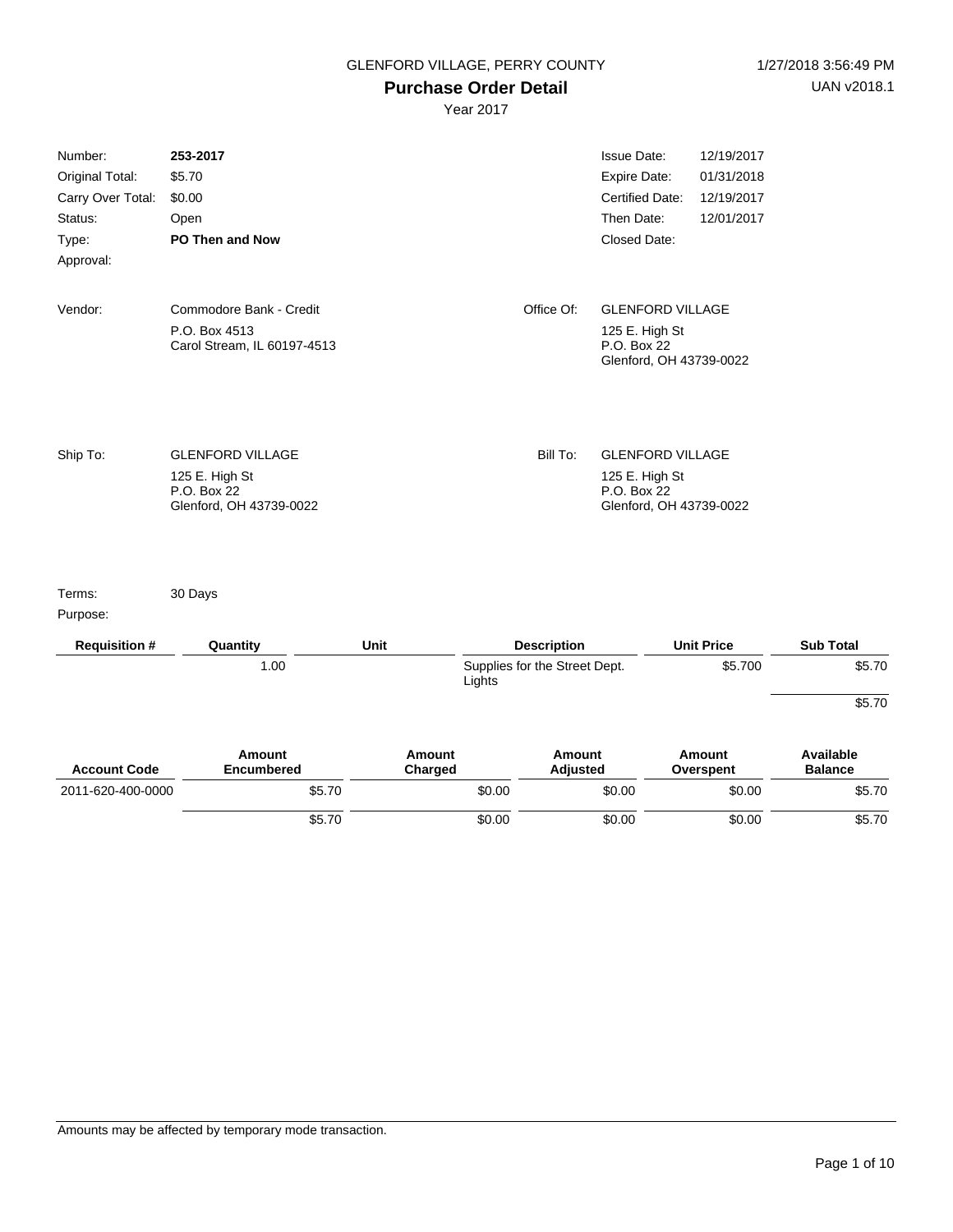#### **Purchase Order Detail**

| Number:<br>Original Total:<br>Carry Over Total:<br>Status:<br>Type:<br>Approval: | 254-2017<br>\$214.90<br>\$0.00<br>Open<br>PO Regular                                |                   |        |                                   | <b>Issue Date:</b><br>Expire Date:<br><b>Certified Date:</b><br>Then Date:<br>Closed Date: | 12/19/2017<br>01/31/2018<br>12/19/2017 |                             |
|----------------------------------------------------------------------------------|-------------------------------------------------------------------------------------|-------------------|--------|-----------------------------------|--------------------------------------------------------------------------------------------|----------------------------------------|-----------------------------|
| Vendor:                                                                          | Niagara Scientific Products<br>140 Rotech Drive<br>Lancaster, NY 14086              |                   |        | Office Of:                        | <b>GLENFORD VILLAGE</b><br>125 E. High St<br>P.O. Box 22<br>Glenford, OH 43739-0022        |                                        |                             |
| Ship To:                                                                         | <b>GLENFORD VILLAGE</b><br>125 E. High St<br>P.O. Box 22<br>Glenford, OH 43739-0022 |                   |        | Bill To:                          | <b>GLENFORD VILLAGE</b><br>125 E. High St<br>P.O. Box 22<br>Glenford, OH 43739-0022        |                                        |                             |
| Terms:<br>Purpose:                                                               | 30 days                                                                             |                   |        |                                   |                                                                                            |                                        |                             |
| <b>Requisition #</b>                                                             | Quantity                                                                            | Unit              |        | <b>Description</b>                |                                                                                            | <b>Unit Price</b>                      | <b>Sub Total</b>            |
|                                                                                  | 1.00                                                                                |                   |        | <b>Testing Supplies for Sewer</b> |                                                                                            | \$214.900                              | \$214.90<br>\$214.90        |
| <b>Account Code</b>                                                              | Amount<br>Encumbered                                                                | Amount<br>Charged |        | Amount<br><b>Adjusted</b>         |                                                                                            | <b>Amount</b><br>Overspent             | Available<br><b>Balance</b> |
| 5201-549-400-0000                                                                | \$214.90                                                                            |                   | \$0.00 |                                   | \$0.00                                                                                     | \$0.00                                 | \$214.90                    |
|                                                                                  | \$214.90                                                                            |                   | \$0.00 |                                   | \$0.00                                                                                     | \$0.00                                 | \$214.90                    |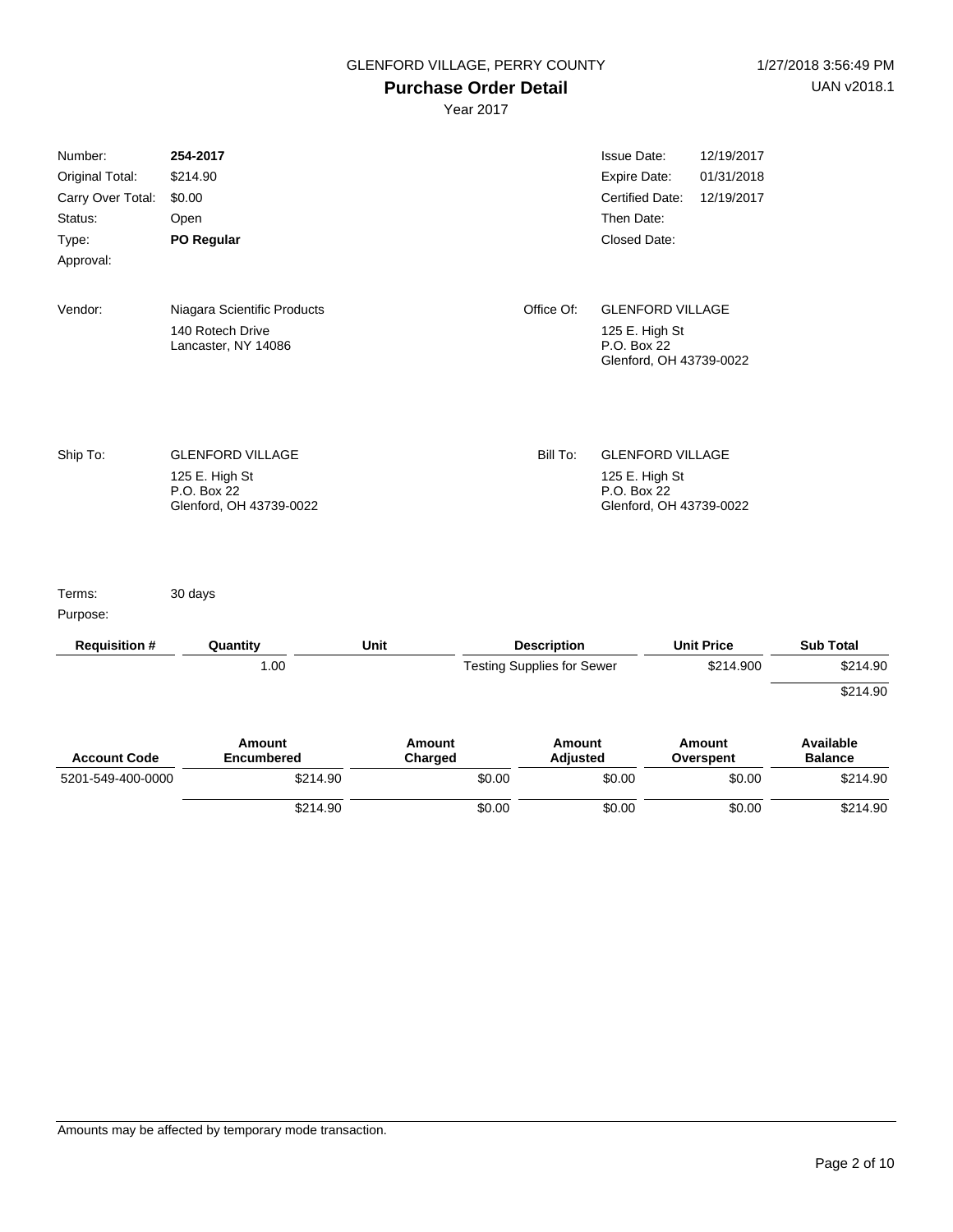# **Purchase Order Detail**

Year 2017

| Number:              | 256-2017                                                 |      |                      | <b>Issue Date:</b><br>12/22/2017                         |                  |
|----------------------|----------------------------------------------------------|------|----------------------|----------------------------------------------------------|------------------|
| Original Total:      | \$64.71                                                  |      |                      | Expire Date:<br>01/31/2018                               |                  |
| Carry Over Total:    | \$0.00                                                   |      |                      | <b>Certified Date:</b><br>12/22/2017                     |                  |
| Status:              | Open                                                     |      |                      | Then Date:                                               |                  |
| Type:                | PO Regular                                               |      |                      | Closed Date:                                             |                  |
| Approval:            |                                                          |      |                      |                                                          |                  |
| Vendor:              | <b>MASI Environmental Services</b>                       |      | Office Of:           | <b>GLENFORD VILLAGE</b>                                  |                  |
|                      | P.O. Box 1440<br>Dublin, OH 43017                        |      |                      | 125 E. High St<br>P.O. Box 22<br>Glenford, OH 43739-0022 |                  |
| Ship To:             | <b>GLENFORD VILLAGE</b><br>125 E. High St<br>P.O. Box 22 |      | Bill To:             | <b>GLENFORD VILLAGE</b><br>125 E. High St<br>P.O. Box 22 |                  |
|                      | Glenford, OH 43739-0022                                  |      |                      | Glenford, OH 43739-0022                                  |                  |
| Terms:<br>Purpose:   | 30 Days                                                  |      |                      |                                                          |                  |
| <b>Requisition #</b> | Quantity                                                 | Unit | <b>Description</b>   | <b>Unit Price</b>                                        | <b>Sub Total</b> |
|                      | 1.00                                                     |      | <b>Sewer Testing</b> | \$44.290                                                 | \$44.29          |
|                      | 1.00                                                     |      | <b>Water Testing</b> | \$20.420                                                 | \$20.42          |
|                      |                                                          |      |                      |                                                          | \$64.71          |

| <b>Account Code</b> | Amount<br>Encumbered | Amount<br>Charged | Amount<br><b>Adjusted</b> | Amount<br>Overspent | Available<br><b>Balance</b> |
|---------------------|----------------------|-------------------|---------------------------|---------------------|-----------------------------|
| 5101-534-300-0000   | \$20.42              | \$0.00            | \$0.00                    | \$0.00              | \$20.42                     |
| 5201-549-300-0000   | \$44.29              | \$0.00            | \$0.00                    | \$0.00              | \$44.29                     |
|                     | \$64.71              | \$0.00            | \$0.00                    | \$0.00              | \$64.71                     |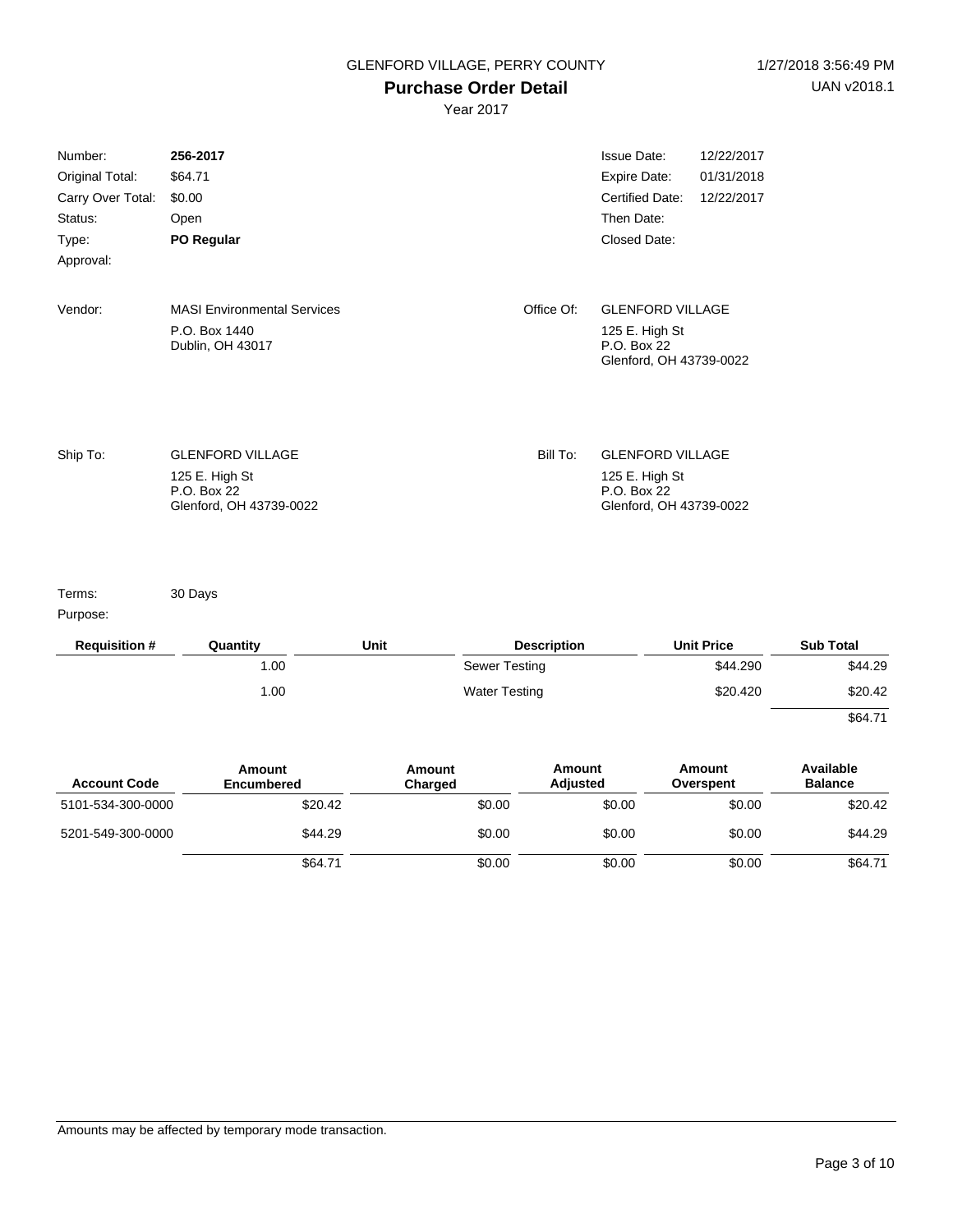### **Purchase Order Detail**

| Number:<br>Original Total: | 257-2017<br>\$50.15                          |                          |              |                           | <b>Issue Date:</b><br><b>Expire Date:</b> | 12/28/2017<br>02/28/2018   |                                    |
|----------------------------|----------------------------------------------|--------------------------|--------------|---------------------------|-------------------------------------------|----------------------------|------------------------------------|
| Carry Over Total:          | \$0.00                                       |                          |              |                           | Certified Date:                           | 12/31/2017                 |                                    |
| Status:                    | Open                                         |                          |              |                           | Then Date:                                |                            |                                    |
| Type:                      | PO Regular                                   |                          |              |                           | Closed Date:                              |                            |                                    |
| Approval:                  |                                              |                          |              |                           |                                           |                            |                                    |
| Vendor:                    | Speedway LLC                                 |                          |              | Office Of:                | <b>GLENFORD VILLAGE</b>                   |                            |                                    |
|                            | P.O. Box 740587<br>Cincinnati, OH 45274-0587 |                          |              |                           | 125 E. High St<br>P.O. Box 22             |                            |                                    |
|                            |                                              |                          |              |                           | Glenford, OH 43739-0022                   |                            |                                    |
|                            |                                              |                          |              |                           |                                           |                            |                                    |
| Ship To:                   | <b>GLENFORD VILLAGE</b>                      |                          |              | Bill To:                  | <b>GLENFORD VILLAGE</b>                   |                            |                                    |
|                            | 125 E. High St                               |                          |              |                           | 125 E. High St                            |                            |                                    |
|                            | P.O. Box 22<br>Glenford, OH 43739-0022       |                          |              |                           | P.O. Box 22<br>Glenford, OH 43739-0022    |                            |                                    |
| Terms:                     | 30 Days                                      |                          |              |                           |                                           |                            |                                    |
| Purpose:                   |                                              |                          |              |                           |                                           |                            |                                    |
| <b>Requisition #</b>       | Quantity                                     | Unit                     |              | <b>Description</b>        |                                           | <b>Unit Price</b>          | <b>Sub Total</b>                   |
|                            | 1.00                                         |                          | Fuel - truck |                           |                                           | \$50.150                   | \$50.15                            |
|                            |                                              |                          |              |                           |                                           |                            | \$50.15                            |
| <b>Account Code</b>        | <b>Amount</b><br><b>Encumbered</b>           | <b>Amount</b><br>Charged |              | <b>Amount</b><br>Adjusted |                                           | <b>Amount</b><br>Overspent | <b>Available</b><br><b>Balance</b> |
| 2011-620-400-0000          | \$50.15                                      |                          | \$0.00       |                           | \$0.00                                    | \$0.00                     | \$50.15                            |
|                            | \$50.15                                      |                          | \$0.00       |                           | \$0.00                                    | \$0.00                     | \$50.15                            |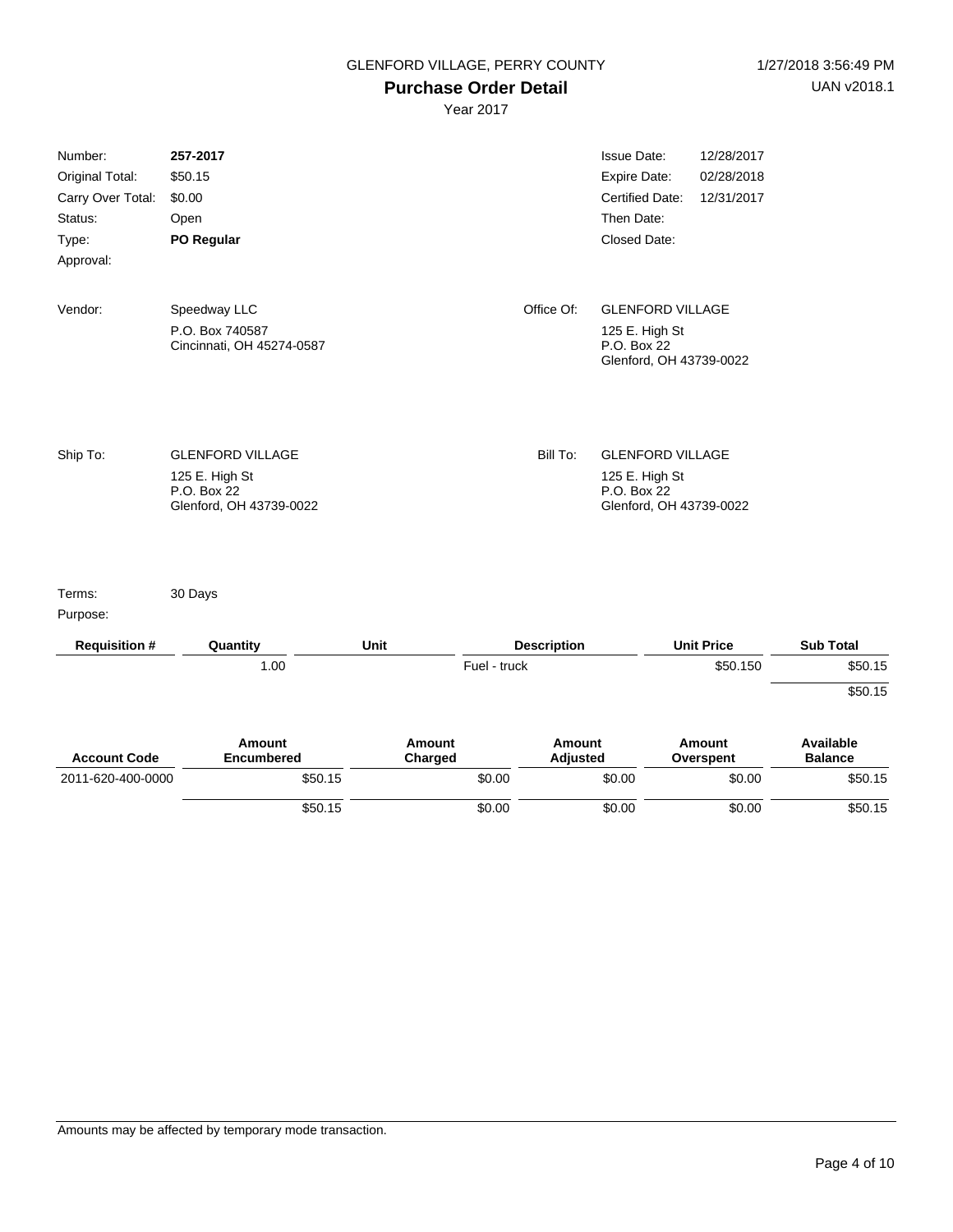### **Purchase Order Detail**

|                                                                                  | \$34.74                                                                             |                   | \$0.00       |                      | \$0.00                                                                                            | \$0.00                                 | \$34.74                     |
|----------------------------------------------------------------------------------|-------------------------------------------------------------------------------------|-------------------|--------------|----------------------|---------------------------------------------------------------------------------------------------|----------------------------------------|-----------------------------|
| 5201-542-321-0000                                                                | \$34.74                                                                             |                   | \$0.00       |                      | \$0.00                                                                                            | \$0.00                                 | \$34.74                     |
| <b>Account Code</b>                                                              | <b>Amount</b><br><b>Encumbered</b>                                                  | Amount<br>Charged |              | Amount<br>Adjusted   |                                                                                                   | Amount<br>Overspent                    | Available<br><b>Balance</b> |
|                                                                                  | 1.00                                                                                |                   | 287270932982 | Mobile - Sewer Acct# |                                                                                                   | \$34.740                               | \$34.74<br>\$34.74          |
| <b>Requisition #</b>                                                             | Quantity                                                                            | Unit              |              | <b>Description</b>   |                                                                                                   | <b>Unit Price</b>                      | <b>Sub Total</b>            |
| Terms:<br>Purpose:                                                               | 30 Days                                                                             |                   |              |                      |                                                                                                   |                                        |                             |
| Ship To:                                                                         | <b>GLENFORD VILLAGE</b><br>125 E. High St<br>P.O. Box 22<br>Glenford, OH 43739-0022 |                   |              | Bill To:             | <b>GLENFORD VILLAGE</b><br>125 E. High St<br>P.O. Box 22<br>Glenford, OH 43739-0022               |                                        |                             |
| Vendor:                                                                          | AT&T<br>P.O. Box 5080<br>Carol Stream, IL 60197-5080                                |                   |              | Office Of:           | <b>GLENFORD VILLAGE</b><br>125 E. High St<br>P.O. Box 22<br>Glenford, OH 43739-0022               |                                        |                             |
| Number:<br>Original Total:<br>Carry Over Total:<br>Status:<br>Type:<br>Approval: | 258-2017<br>\$34.74<br>\$0.00<br>Open<br>PO Regular                                 |                   |              |                      | <b>Issue Date:</b><br><b>Expire Date:</b><br><b>Certified Date:</b><br>Then Date:<br>Closed Date: | 12/28/2017<br>02/28/2018<br>12/31/2017 |                             |
|                                                                                  |                                                                                     |                   |              |                      |                                                                                                   |                                        |                             |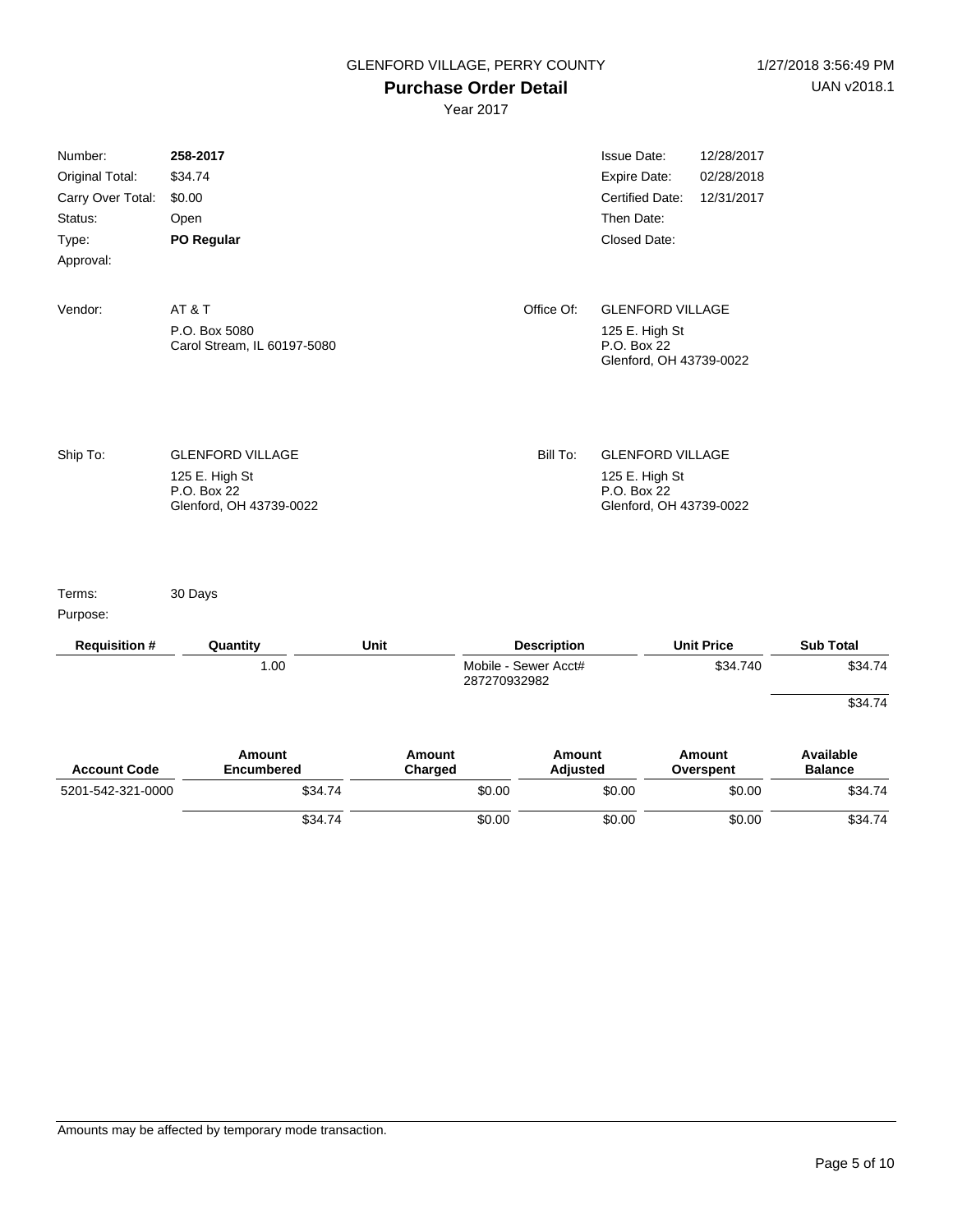### **Purchase Order Detail**

Year 2017

| Number:<br>Original Total:<br>Carry Over Total:<br>Status:<br>Type:<br>Approval: | 259-2017<br>\$867.33<br>\$0.00<br>Open<br><b>PO Regular</b>                         |            | <b>Issue Date:</b><br>Expire Date:<br>Certified Date:<br>Then Date:<br>Closed Date: | 12/31/2017<br>01/31/2018<br>12/31/2017 |
|----------------------------------------------------------------------------------|-------------------------------------------------------------------------------------|------------|-------------------------------------------------------------------------------------|----------------------------------------|
| Vendor:                                                                          | American Electric Power<br>P.O. Box 24002<br>Canton, OH 44701-4002                  | Office Of: | <b>GLENFORD VILLAGE</b><br>125 E. High St<br>P.O. Box 22<br>Glenford, OH 43739-0022 |                                        |
| Ship To:                                                                         | <b>GLENFORD VILLAGE</b><br>125 E. High St<br>P.O. Box 22<br>Glenford, OH 43739-0022 | Bill To:   | <b>GLENFORD VILLAGE</b><br>125 E. High St<br>P.O. Box 22<br>Glenford, OH 43739-0022 |                                        |

Terms:

30 Days

Purpose:

| <b>Requisition #</b> | Quantity | Unit | <b>Description</b>                    | <b>Unit Price</b> | <b>Sub Total</b> |
|----------------------|----------|------|---------------------------------------|-------------------|------------------|
|                      | 1.00     |      | <b>Sewer Electricity</b>              | \$442,770         | \$442.77         |
|                      | 1.00     |      | Shelly Park - Electricity             | \$29.180          | \$29.18          |
|                      | 1.00     |      | SR 204 School Crossing                | \$24.130          | \$24.13          |
|                      | 1.00     |      | Street Garage & Hoover<br>Electricity | \$170.730         | \$170.73         |
|                      | 1.00     |      | <b>Water Electricity</b>              | \$200.520         | \$200.52         |
|                      |          |      |                                       |                   | \$867.33         |

| <b>Account Code</b> | Amount<br><b>Encumbered</b> | Amount<br>Charged | Amount<br>Adjusted | Amount<br>Overspent | Available<br><b>Balance</b> |
|---------------------|-----------------------------|-------------------|--------------------|---------------------|-----------------------------|
| 2011-730-311-0000   | \$170.73                    | \$0.00            | \$0.00             | \$0.00              | \$170.73                    |
| 2021-650-311-0000   | \$24.13                     | \$0.00            | \$0.00             | \$0.00              | \$24.13                     |
| 2041-730-311-0000   | \$29.18                     | \$0.00            | \$0.00             | \$0.00              | \$29.18                     |
| 5101-535-311-0000   | \$200.52                    | \$0.00            | \$0.00             | \$0.00              | \$200.52                    |
| 5201-543-311-0000   | \$442.77                    | \$0.00            | \$0.00             | \$0.00              | \$442.77                    |
|                     | \$867.33                    | \$0.00            | \$0.00             | \$0.00              | \$867.33                    |

Amounts may be affected by temporary mode transaction.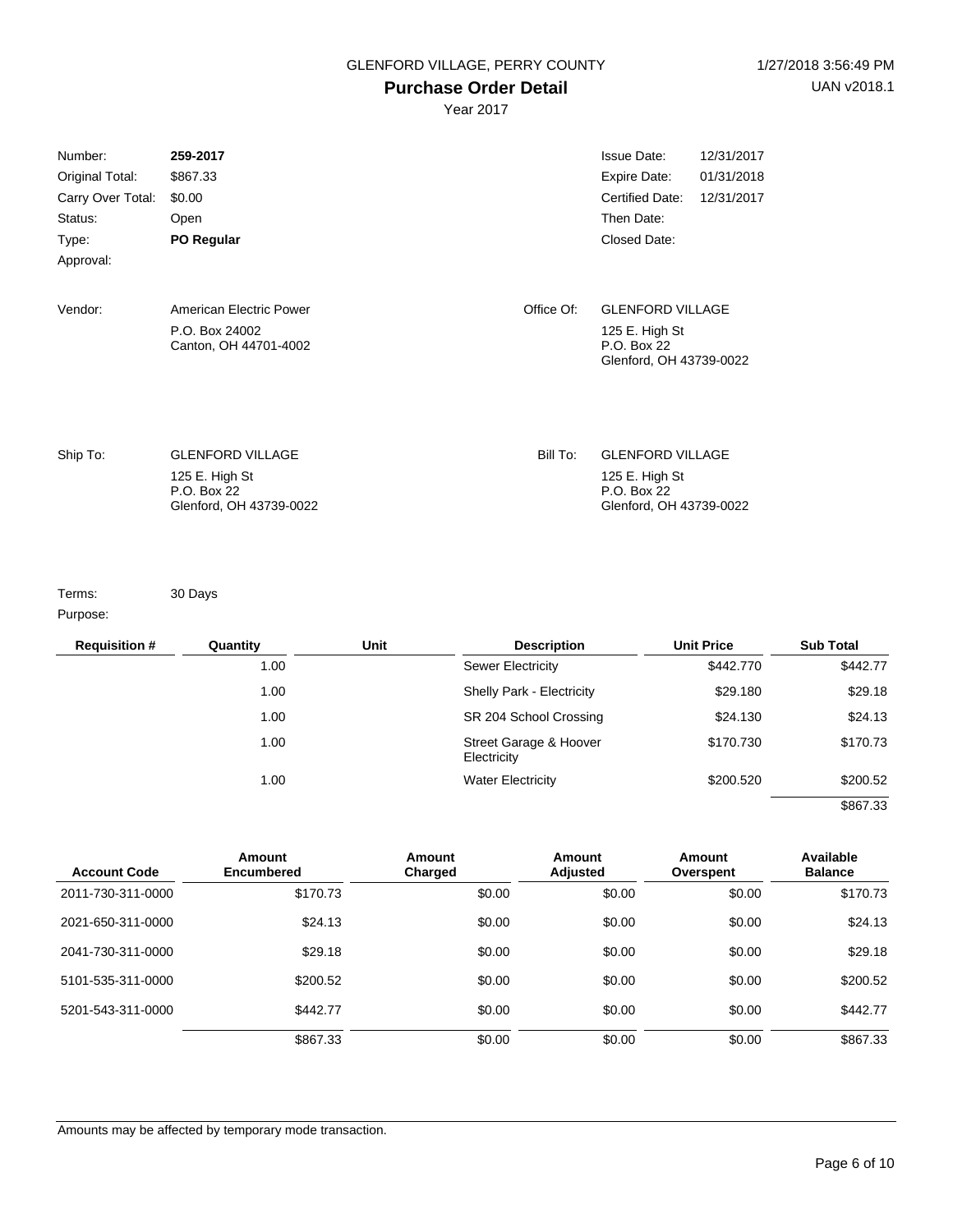## **Purchase Order Detail**

| Number:              | 260-2017                                     |                          |          |                                              | <b>Issue Date:</b>                                       | 12/31/2017                 |                             |
|----------------------|----------------------------------------------|--------------------------|----------|----------------------------------------------|----------------------------------------------------------|----------------------------|-----------------------------|
| Original Total:      | \$114.60                                     |                          |          |                                              | Expire Date:                                             | 01/31/2018                 |                             |
| Carry Over Total:    | \$0.00                                       |                          |          |                                              | <b>Certified Date:</b>                                   | 12/31/2017                 |                             |
| Status:              | Open                                         |                          |          |                                              | Then Date:                                               |                            |                             |
| Type:                | PO Regular                                   |                          |          |                                              | Closed Date:                                             |                            |                             |
| Approval:            |                                              |                          |          |                                              |                                                          |                            |                             |
| Vendor:              | AT&T                                         |                          |          | Office Of:                                   | <b>GLENFORD VILLAGE</b>                                  |                            |                             |
|                      | P.O. Box 5014<br>Carol Stream, IL 60197-5014 |                          |          |                                              | 125 E. High St<br>P.O. Box 22<br>Glenford, OH 43739-0022 |                            |                             |
|                      |                                              |                          |          |                                              |                                                          |                            |                             |
| Ship To:             | <b>GLENFORD VILLAGE</b>                      |                          |          | Bill To:                                     | <b>GLENFORD VILLAGE</b>                                  |                            |                             |
|                      | 125 E. High St                               |                          |          |                                              | 125 E. High St                                           |                            |                             |
|                      | P.O. Box 22<br>Glenford, OH 43739-0022       |                          |          |                                              | P.O. Box 22<br>Glenford, OH 43739-0022                   |                            |                             |
| Terms:               | 30 Days                                      |                          |          |                                              |                                                          |                            |                             |
| Purpose:             |                                              |                          |          |                                              |                                                          |                            |                             |
| <b>Requisition #</b> | Quantity                                     | Unit                     |          | <b>Description</b><br>Hoover Center Uverse & |                                                          | <b>Unit Price</b>          | <b>Sub Total</b>            |
|                      | 1.00                                         |                          | Phone    |                                              |                                                          | \$114.600                  | \$114.60                    |
|                      |                                              |                          |          |                                              |                                                          |                            | \$114.60                    |
| <b>Account Code</b>  | <b>Amount</b><br><b>Encumbered</b>           | <b>Amount</b><br>Charged |          | <b>Amount</b><br>Adjusted                    |                                                          | <b>Amount</b><br>Overspent | Available<br><b>Balance</b> |
| 5101-532-321-0000    | \$114.60                                     |                          | \$114.60 |                                              | \$0.00                                                   | \$0.00                     | \$0.00                      |
|                      | \$114.60                                     |                          | \$114.60 |                                              | \$0.00                                                   | \$0.00                     | \$0.00                      |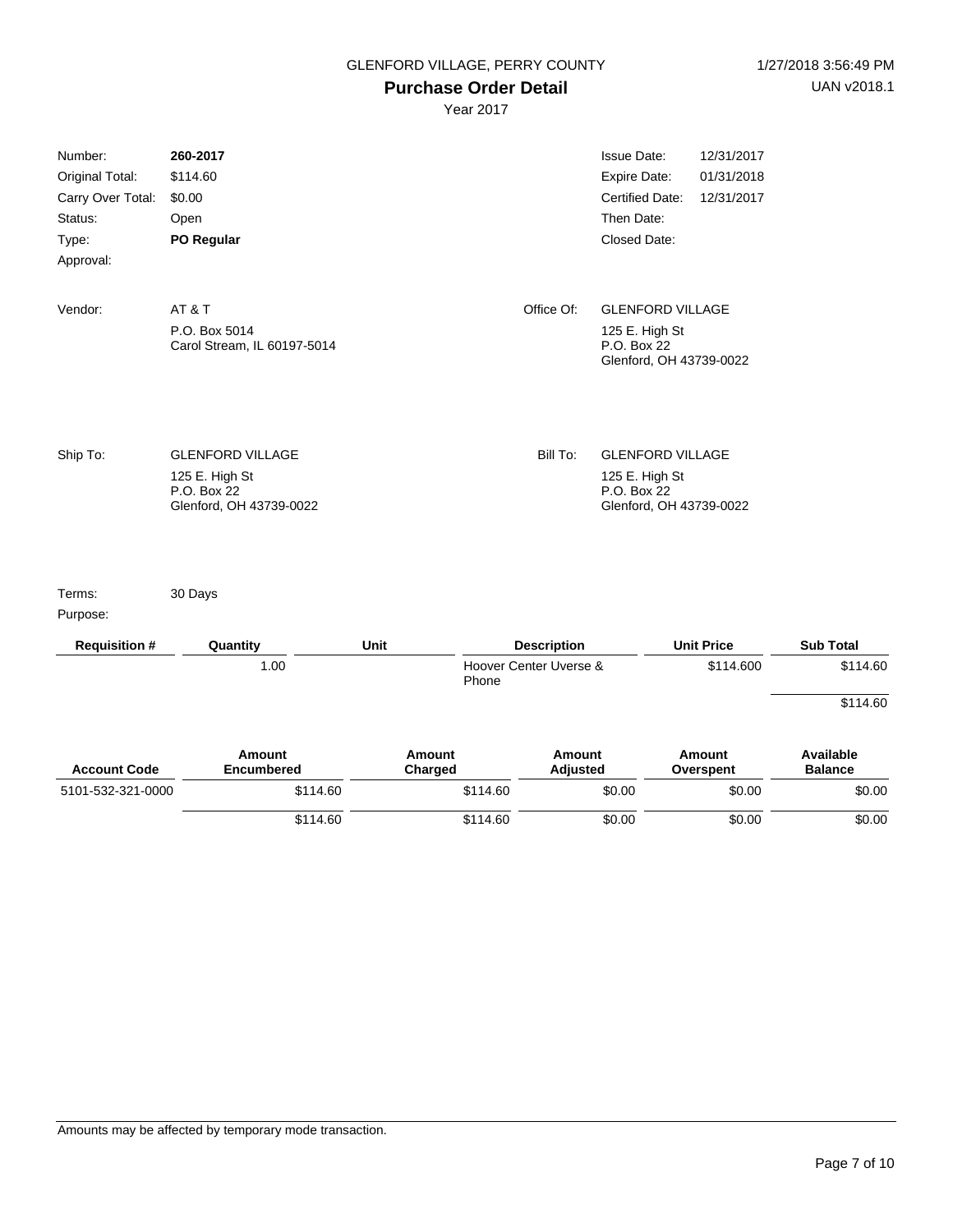#### **Purchase Order Detail**

| Number:<br>Original Total:<br>Carry Over Total:<br>Status:<br>Type:<br>Approval: | 261-2017<br>\$300.00<br>\$0.00<br>Open<br>PO Regular                                |                   |        |                           | <b>Issue Date:</b><br>Expire Date:<br><b>Certified Date:</b><br>Then Date:<br>Closed Date: | 12/31/2017<br>01/31/2018<br>12/31/2017 |                             |
|----------------------------------------------------------------------------------|-------------------------------------------------------------------------------------|-------------------|--------|---------------------------|--------------------------------------------------------------------------------------------|----------------------------------------|-----------------------------|
| Vendor:                                                                          | <b>Energy Cooperative</b><br>P.O. Box 740467<br>Cincinnati, OH 45274-0467           |                   |        | Office Of:                | <b>GLENFORD VILLAGE</b><br>125 E. High St<br>P.O. Box 22<br>Glenford, OH 43739-0022        |                                        |                             |
| Ship To:                                                                         | <b>GLENFORD VILLAGE</b><br>125 E. High St<br>P.O. Box 22<br>Glenford, OH 43739-0022 |                   |        | Bill To:                  | <b>GLENFORD VILLAGE</b><br>125 E. High St<br>P.O. Box 22<br>Glenford, OH 43739-0022        |                                        |                             |
| Terms:<br>Purpose:                                                               | 30 days                                                                             |                   |        |                           |                                                                                            |                                        |                             |
| <b>Requisition #</b>                                                             | Quantity                                                                            | Unit              |        | <b>Description</b>        |                                                                                            | <b>Unit Price</b>                      | <b>Sub Total</b>            |
|                                                                                  | 1.00                                                                                |                   |        | Natural Gas Hoover Center |                                                                                            | \$300.000                              | \$300.00                    |
|                                                                                  |                                                                                     |                   |        |                           |                                                                                            |                                        | \$300.00                    |
| <b>Account Code</b>                                                              | <b>Amount</b><br>Encumbered                                                         | Amount<br>Charged |        | Amount<br><b>Adjusted</b> |                                                                                            | <b>Amount</b><br>Overspent             | Available<br><b>Balance</b> |
| 1000-730-313-0000                                                                | \$300.00                                                                            |                   | \$0.00 |                           | \$0.00                                                                                     | \$0.00                                 | \$300.00                    |
|                                                                                  | \$300.00                                                                            |                   | \$0.00 |                           | \$0.00                                                                                     | \$0.00                                 | \$300.00                    |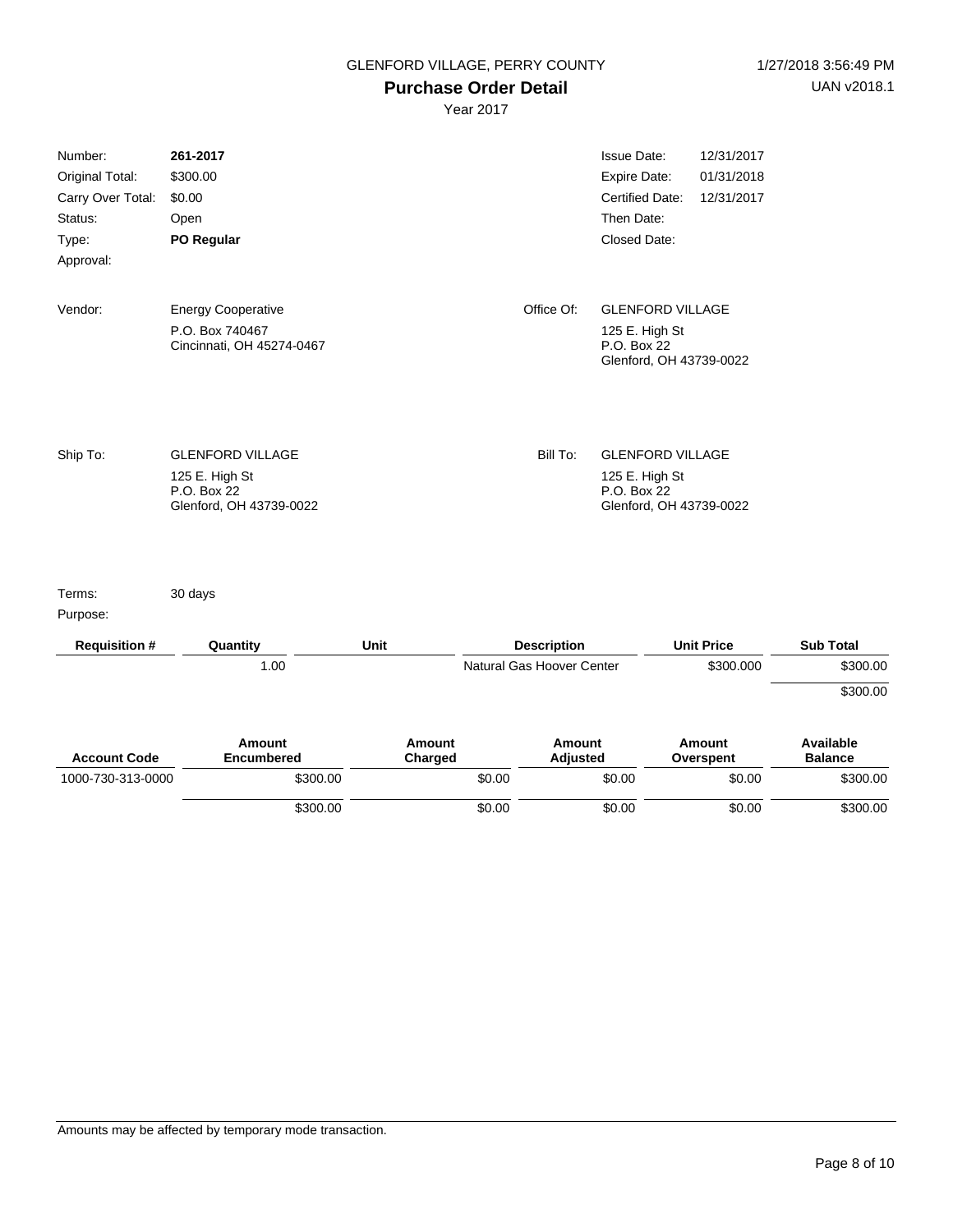## **Purchase Order Detail**

Year 2017

| 5101-533-300-0000          | \$2,800.00<br>\$2,800.00                                        |                          | \$0.00<br>\$0.00 |                                  | \$0.00<br>\$0.00                                         | \$0.00<br>\$0.00         | \$2,800.00<br>\$2,800.00           |
|----------------------------|-----------------------------------------------------------------|--------------------------|------------------|----------------------------------|----------------------------------------------------------|--------------------------|------------------------------------|
| <b>Account Code</b>        | <b>Amount</b><br><b>Encumbered</b>                              | <b>Amount</b><br>Charged |                  | <b>Amount</b><br><b>Adjusted</b> |                                                          | Amount<br>Overspent      | <b>Available</b><br><b>Balance</b> |
|                            |                                                                 |                          |                  |                                  |                                                          |                          | \$2,800.00                         |
|                            | 1.00                                                            |                          | 22               | Water Cunsumed 11-23 to 12-      |                                                          | \$2,800.000              | \$2,800.00                         |
| <b>Requisition #</b>       | Quantity                                                        | Unit                     |                  | <b>Description</b>               |                                                          | <b>Unit Price</b>        | <b>Sub Total</b>                   |
| Purpose:                   |                                                                 |                          |                  |                                  |                                                          |                          |                                    |
| Terms:                     | 30 Days                                                         |                          |                  |                                  |                                                          |                          |                                    |
|                            | P.O. Box 22<br>Glenford, OH 43739-0022                          |                          |                  |                                  | P.O. Box 22<br>Glenford, OH 43739-0022                   |                          |                                    |
| Ship To:                   | <b>GLENFORD VILLAGE</b><br>125 E. High St                       |                          |                  | Bill To:                         | <b>GLENFORD VILLAGE</b><br>125 E. High St                |                          |                                    |
|                            | P.O. Box 800<br>600 W. Broadway<br>New Lexington, OH 43764-0800 |                          |                  |                                  | 125 E. High St<br>P.O. Box 22<br>Glenford, OH 43739-0022 |                          |                                    |
| Vendor:                    | Northern Perry County Water                                     |                          |                  | Office Of:                       | <b>GLENFORD VILLAGE</b>                                  |                          |                                    |
| Approval:                  |                                                                 |                          |                  |                                  |                                                          |                          |                                    |
| Type:                      | PO Regular                                                      |                          |                  |                                  | Closed Date:                                             |                          |                                    |
| Status:                    | Open                                                            |                          |                  |                                  | Then Date:                                               |                          |                                    |
| Carry Over Total:          | \$0.00                                                          |                          |                  |                                  | Certified Date:                                          | 12/31/2017               |                                    |
| Number:<br>Original Total: | 262-2017<br>\$2,800.00                                          |                          |                  |                                  | <b>Issue Date:</b><br><b>Expire Date:</b>                | 12/31/2017<br>01/31/2018 |                                    |

Amounts may be affected by temporary mode transaction.